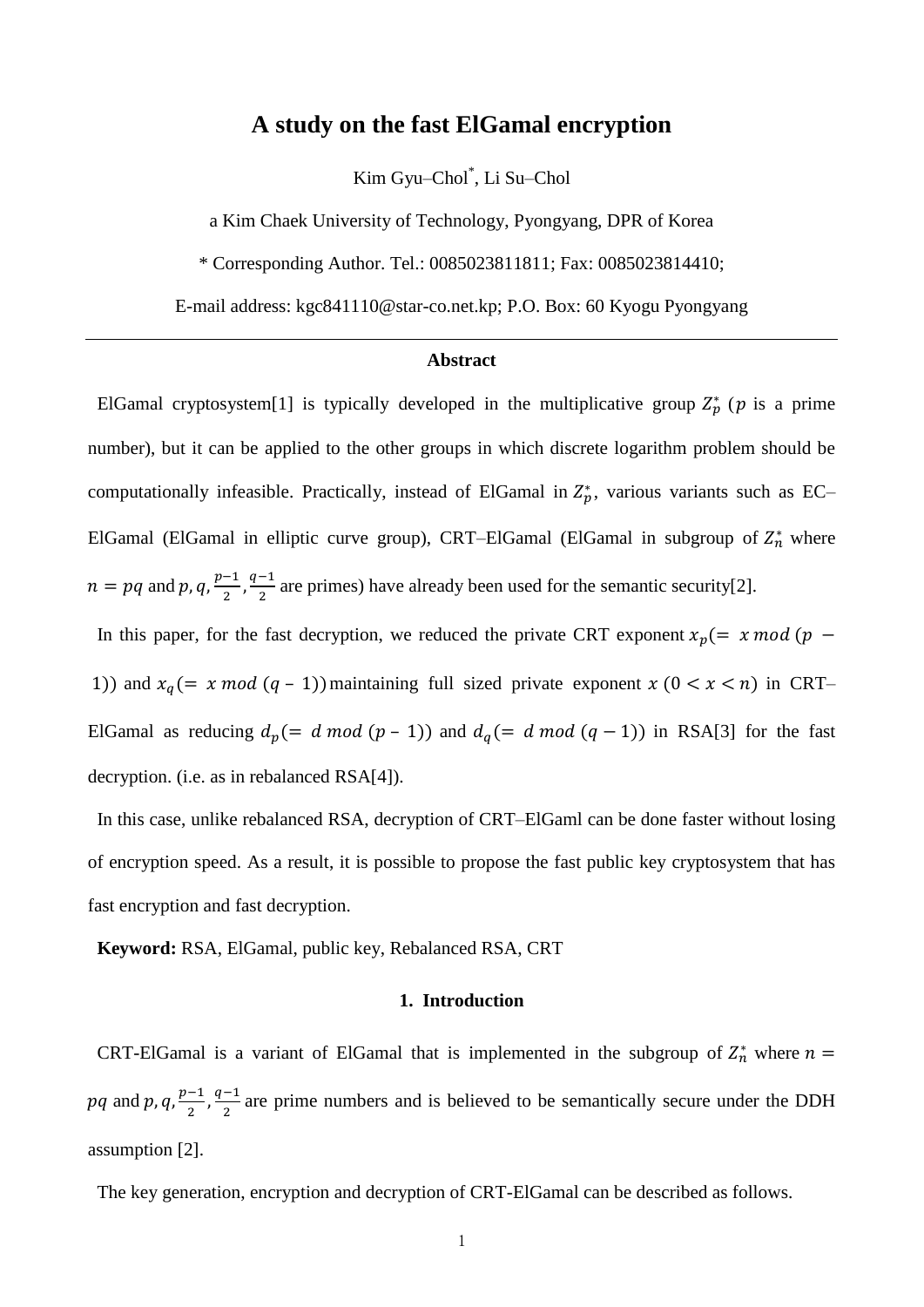### **Algorithm 1.1: Key generation for the CRT-ElGamal.**

Each user creates the public key and the corresponding private key.

1. Select a large composite number  $n (= pq:p, q, \frac{p}{q})$  $\frac{-1}{2}$  and  $\frac{q-1}{2}$  are large primes) and a generator

 $\alpha$  of group G. G is the multiplicative subgroup of  $Z_n^*$  and order of G is  $\lambda (= lcm(p-1, q-1)).$ 

This can be described in details as follows.

- 1.1 Select the large primes p, q, p' and q' such that  $p = 2p' + 1$  and  $q = 2q' + 1$  and calculate  $n = pq$  and  $\lambda = lcm(p-1, q-1) = 2p'q'.$
- 1.2 Select a generator  $\alpha_p$  of  $Z_p^*$  and generator  $\alpha_q$  of  $Z_q^*$  and calculate  $\alpha$  that satisfies  $\alpha$  mod p and  $\alpha_q = \alpha$  mod q as follows.

$$
\alpha = \left( \left( (\alpha_p - \alpha_q)(q^{-1} \mod p) \right) \mod p \right) q + \alpha_q \tag{1-1}
$$

In this case,  $\alpha$  becomes the generator of subgroup G with order  $\lambda$ , which is the multiplicative subgroup of  $Z_n^*$ .

2. Select a random integer  $x(1 \le x < n, gcd(x, \lambda) = 1)$  and compute  $k = \alpha^{\lambda-x} mod n$ . This can be described in details as follows.

\n- 2.1. Select a random integer 
$$
x_p(1 < x_p < p - 1)
$$
 and  $x_q(1 < x_q < q - 1)$  such that  $gcd(x_p, p - 1) = 1$ ,  $gcd(x_q, q - 1) = 1$  and  $x_p \equiv x_q \mod 2$ .
\n- 2.2. Calculate  $k_p = \alpha_p^{p-1-x_p} \mod p$ ,  $k_q = \alpha_q^{q-1-x_q} \mod q$  and  $k = \left( \left( (k_p - k_q)(q^{-1} \mod p) \right) \mod p \right) q + k_q$  (1 - 2).
\n- In this case,  $k^{-1} \mod n = \alpha^x \mod n$ ,  $x = x \mod (n - 1)$  and  $x = x \mod (n - 1)$  are
\n

In this case,  $k^{-1} \mod n = \alpha^x \mod n$ ,  $x_p = x \mod (p-1)$  and  $x_q = x \mod (q-1)$  are satisfied.

3. Public key is  $(\alpha, k, n)$  and private key is  $x (or \lambda - x)$ .

This can be described in details as follows.

3.1. Public key is  $(\alpha, k, n)$  and private key is  $(x, x_p, x_q, p, q)$ .

### **Algorithm 1.2: Encryption for the CRT-ElGamal.**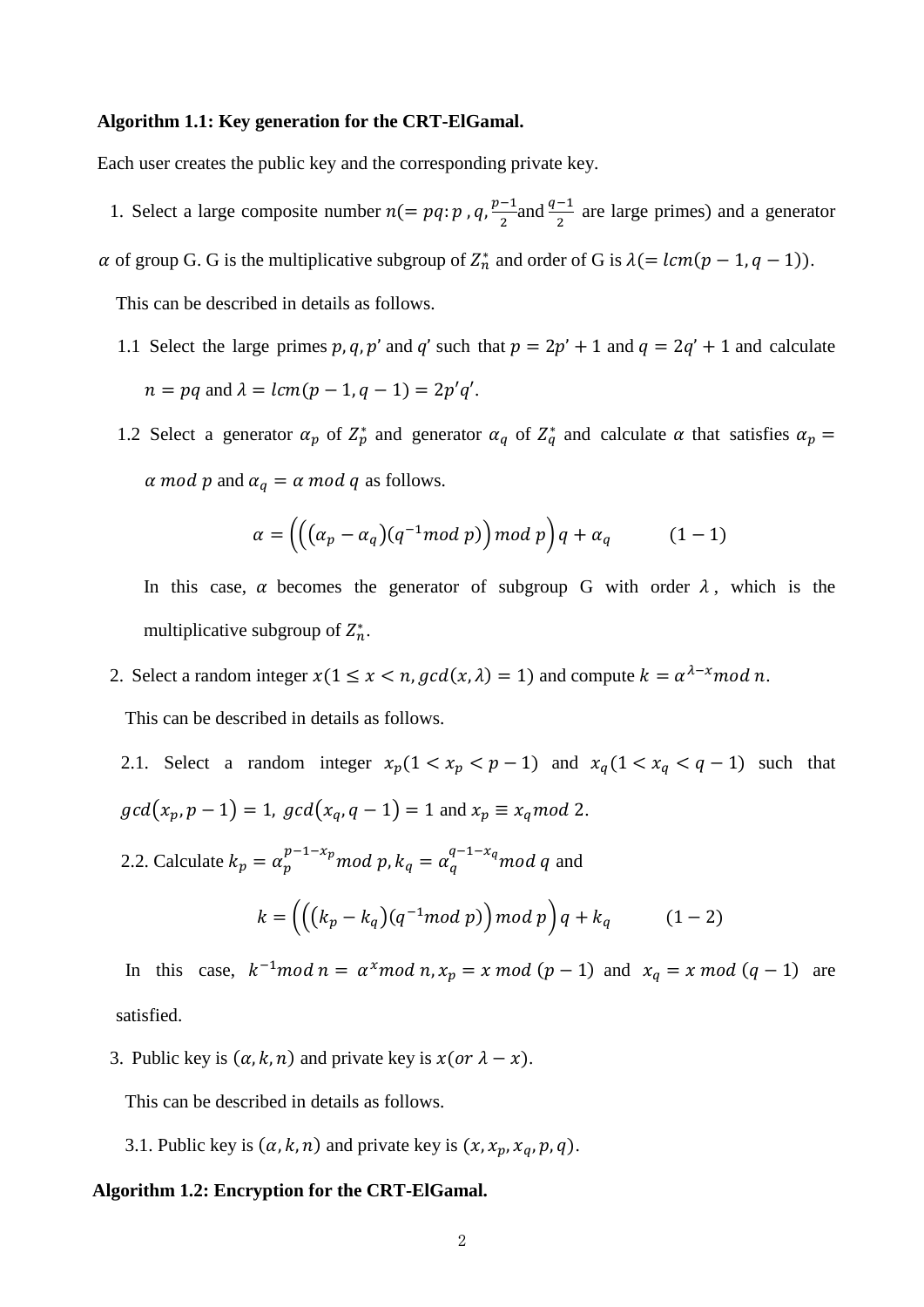User encrypts a message  $m$ .

- 1. Obtain authentic public key  $(\alpha, k, n)$ .
- 2. Represent the message as an integer  $m$  in the interval [0,  $n 1$ ].
- 3. Select a random integer  $y$   $(1 < y < n)$ .
- 4. Compute  $c_1 = \alpha^y \mod n$  and  $c_2 = k^y m \mod n$ .
- 5. Send the cipher text  $c = (c_1, c_2)$ .

### **Algorithm 1.3: Decryption for the CRT-ElGamal.**

User recovers plaintext *m* from  $c = (c_1, c_2)$ .

Recover

$$
m = c_1^x c_2 \mod n \tag{1-3}
$$

by using private key  $x$ .

This can be described in details as follows.

- 1. Calculate  $c_{1p} = c_1 \mod p$ ,  $c_{1q} = c_1 \mod q$ ,  $c_{2p} = c_2 \mod p$  and  $c_{2q} = c_2 \mod q$ .
- 2. Calculate

$$
m_p = c_{1p}^{x_p} c_{2p} \mod p \tag{1-4}
$$

and

$$
m_q = c_{1q}^{x_q} c_{2q} \mod q \tag{1-5}
$$

3. Calculate  $m$  as follows.

$$
m = \left( \left( (m_p - m_q)(q^{-1} \mod p) \right) \mod p \right) q + m_q \qquad (1-6)
$$

CRT-ElGamal has a possibility to increase the decryption speed four times faster than ElGamal by using CRT. In this paper, we reduced the CRT private exponents in the CRT-ElGamal key generation for the fast decryption just as in rebalanced RSA. Unlike rebalanced RSA, in this case, encryption speed is not affected. (Practically, encryption of ElGamal can be done fast[5] by using the pre-calculated table that contains the main exponentiations of generator and public key and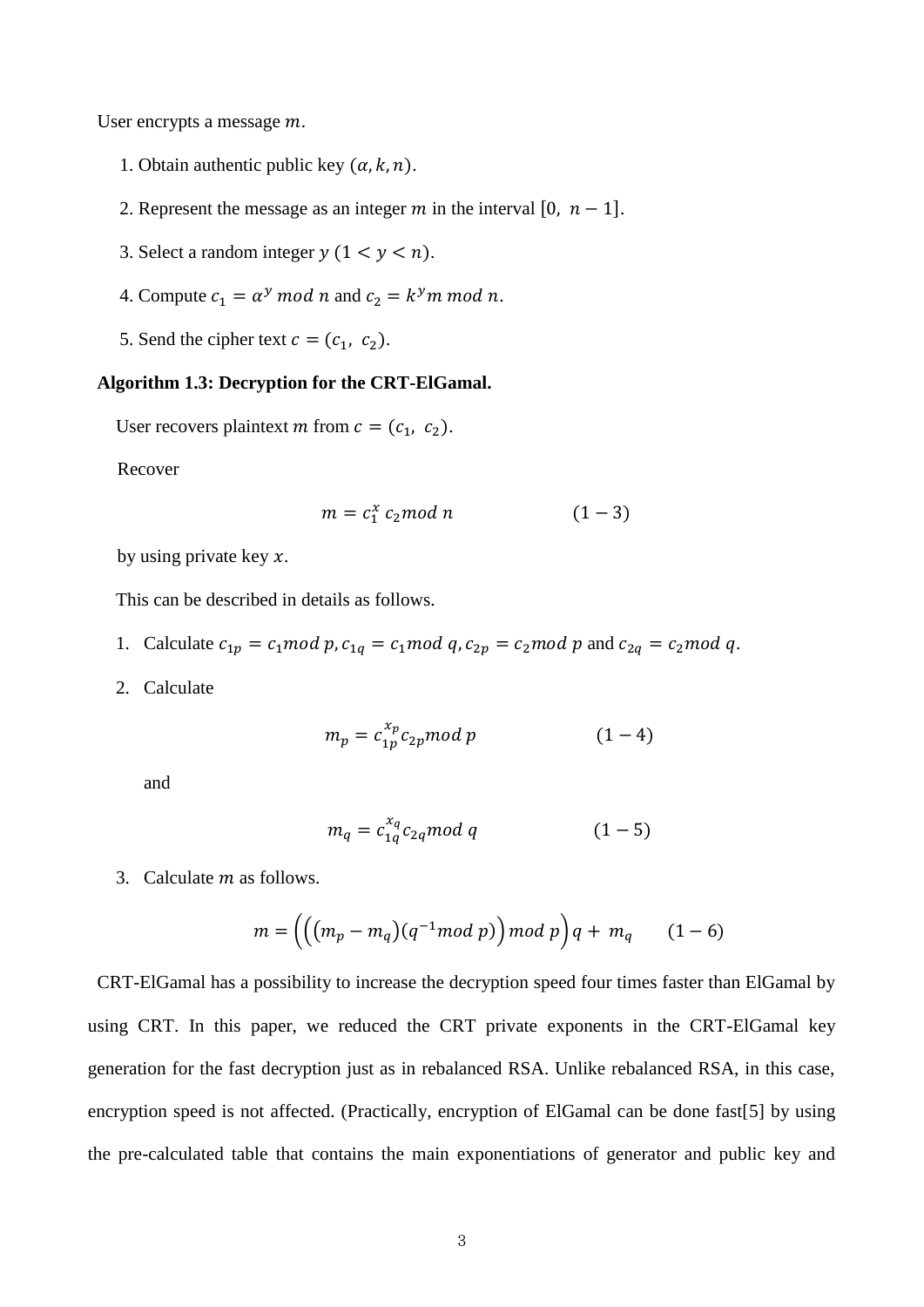random exponents with low Hamming weights). That is, it is possible to make both encryption and decryption fast.

Based on such an idea, we described the possibility of fast decryption in CRT-ElGamal and the efficiency comparing to RSA, CRT-RSA, rebalanced RSA, ElGamal and CRT-ElGamal.

This paper is organized as follows. In Section 2, we reviewed the rebalanced RSA briefly. In Section 3, we described the possibility of reducing CRT exponents in CRT-ElGamal encryption system. Finally we concluded this paper in Section 4.

#### **2. Rebalanced RSA**

Rebalanced RSA[4] is a variant that changes the key generation in typical RSA for the fast decryption (or signature generation).

The main issue of rebalanced RSA is to reduce the private CRT exponents  $d_p (= d \mod (p-1))$ and  $d_q (= d \mod (q - 1))$  while maintaining private exponent d of the same bit size as modulus n. For the security proof of proposed scheme, we modified the key generation algorithm of rebalanced RSA as follows by adding a little restriction except for  $gcd(p-1, q-1) = 2$  in prime generation. Of course, such a modification does not compromise the security of rebalanced RSA.

## **Algorithm 2.1: Key generation for the rebalanced RSA (modified version).**

- 1. Select a large composite number  $n (= pq:p, q, \frac{p}{q})$  $\frac{1}{2}$  and  $\frac{q-1}{2}$  are large primes) and compute  $\lambda = lcm(p-1, q-1).$
- 2. Pick two random  $w(w < 1/2log_2 n)$ -bit values  $d_p$  and  $d_q$  such that  $gcd(d_p, p 1) = 1$ ,  $gcd(d_q, q-1) = 1$  and  $d_p \equiv d_q \mod 2$ .
- 3. Find d such that  $d = d_p mod(p-1)$  and  $d = d_q mod(q-1)$ .
- 4. Compute  $e = d^{-1} \mod \lambda$ .
- 5. Public key is  $(n, e)$  and private key is  $(p, q, d, d_p, d_q)$ .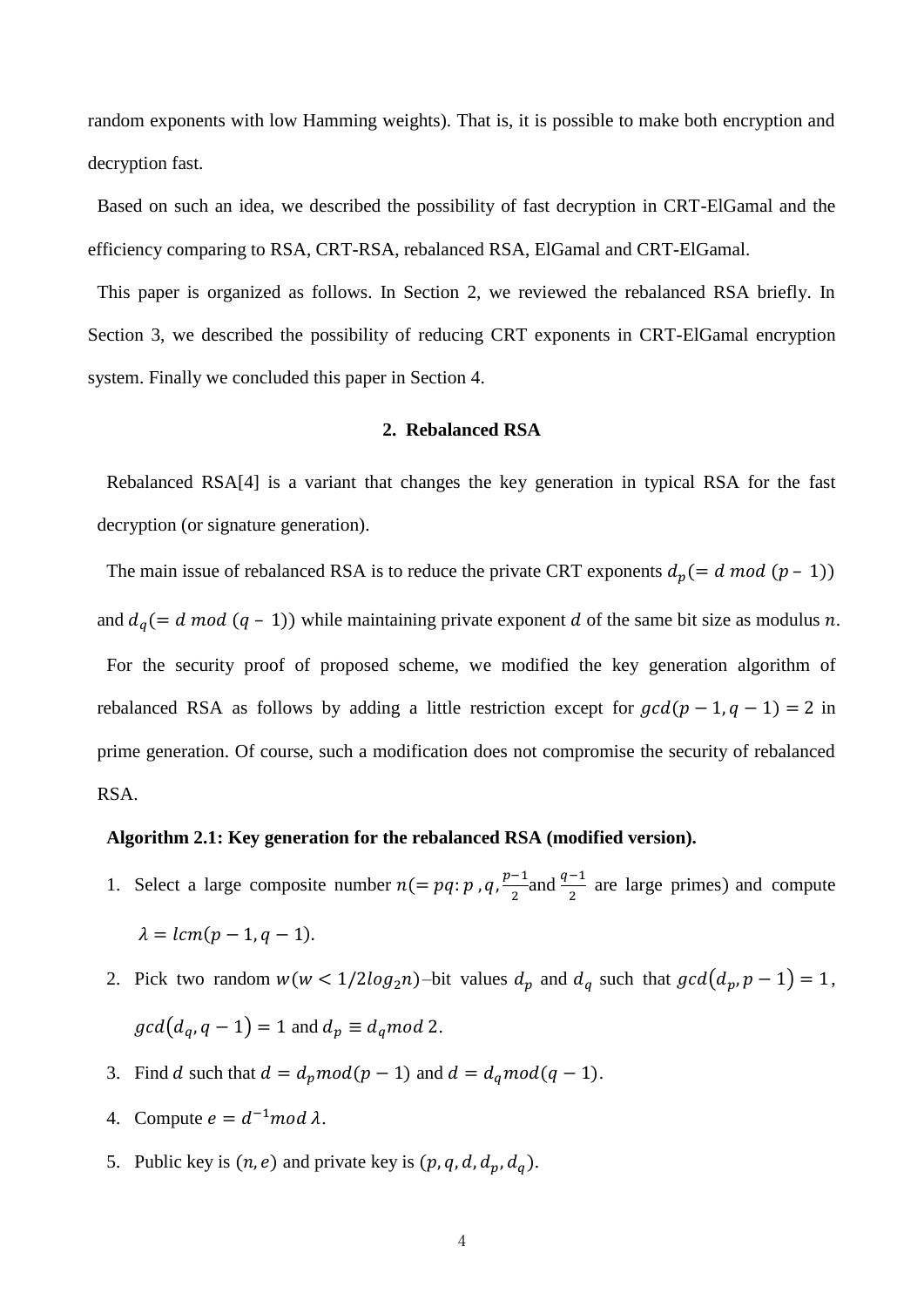Encryption and decryption are identical to CRT-RSA[6]. The only issue is that  $d_p$  and  $d_q$  are small, so decryption can be done faster than CRT-RSA.

However,  $e$  will increase to be of the same bit size as modulus  $n$  and it will cause encryption (or signature verification) speed to be further slowed down[4] compared to standard CRT-RSA that uses 3 or  $65537$  as public exponent  $e$ .

### **Attacks to rebalanced RSA (Small private CRT exponent attacks to RSA)**

When the CRT exponents are sufficiently small, there are several small CRT exponent attacks to rebalanced RSA. Among them, we introduce the typical three attacks[7][8] as follows. For the other attacks, see [9],[10],[11] and so on.

Attack 1 is to find b that satisfies  $gcd((c^b - m) \mod n, n) \neq 1$  when c is  $m^e \mod n$  and attack 2 is finding small roots of the polynomial  $f(x_1, x_2, x_3, x_4) = 0$  given by

$$
f = e^{2}x_{1}x_{2} + ex_{1}x_{4} - ex_{1} + ex_{2}x_{3} - ex_{2} - (n - 1)x_{3}x_{4} - x_{3} - x_{4} + 1 \qquad (2 - 1)
$$

Attack 3 is finding small roots x and y of the polynomial  $f_e(x, y) = 0$  given by

$$
f = (n-1)x y + x + y - 1 \pmod{e} \qquad (2-2)
$$

CRT exponents  $d_p$  and  $d_q$  cannot be reduced to below the certain limit to be secure from small CRT exponent attacks. In other words, rebalanced RSA becomes to be insecure when  $d_p(d_q) < n^{\delta}$ is satisfied for the proper  $\delta$  because of small CRT exponent attacks including attack 1, 2, 3, etc.

In several attacks such as attack2 and 3,  $\delta$  is changed along to the  $\beta (= \log_n e)$ . On the other hand,  $\delta$  is not related to  $\beta$  in attacks such as attack1. The discussions on the lowest limit of  $d_p$  and  $d_q$ have been mentioned in many references so, skipped here. See [7][8][9][10][11] for more details.

#### **3. Possibility of fast decryption in CRT-ElGamal**

It is not possible to reduce the private key d for the security problem [12][13][14] in RSA and so, rebalanced RSA that reduces the CRT exponents  $d_p$  and  $d_q$  instead of d has been proposed for the fast decryption. It is not possible to reduce the private key  $x$  for the security problem in CRT-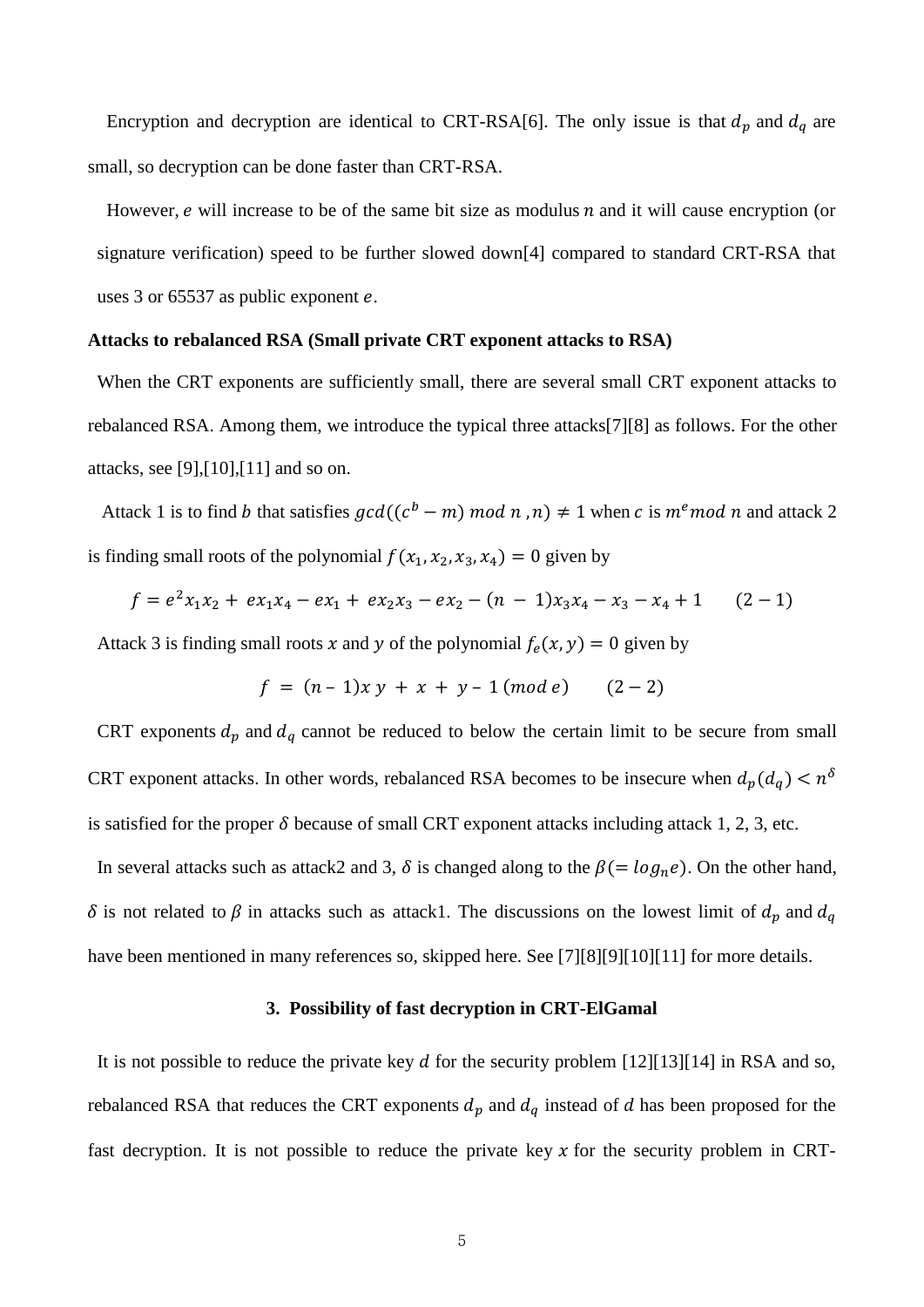ElGamal, too. However it would be possible to reduce the CRT exponents  $x_p$  and  $x_q$  in CRT-ElGamal as in rebalanced RSA.

In this section, we described the possibility of reducing CRT exponents in CRT-ElGamal and set the limit of small  $x_p$  and  $x_q$ .

### **3.1 Reducing the CRT exponents in CRT-ElGamal key generation.**

Key generation algorithm of proposed scheme can be described similarly to Algorithm 1.1 (mentioned in Section1).

Compared to key generation of CRT-ElGamal(Algorithm1.1), the selection range of  $x_p(x_q)$  is only reduced to  $2^w$  from  $p - 1(q - 1)$  in step 2.1. In this case,

That is, the key generation algorithm of proposed scheme is same as the one of the CRT-ElGamal except for the step2.1, which can be described as follows.

**2.1.** Select a random integer  $x_p(1 \lt x_p \lt 2^w)$  and  $x_q(1 \lt x_q \lt 2^w)$  such that  $gcd(x_p, p-1)$ 

1,  $gcd(x_q, q-1) = 1$  and  $x_p \equiv x_q \mod 2$ . In this case,  $w < 1/2 \log_2 n$ .

And key generation algorithm of proposed scheme can also be described similarly to Algorithm 2.1 (mentioned in Section2) as follows.

#### **Algorithm 3.1: Key generation for the proposed scheme.**

- 1. Select a large composite number  $n (= pq:p, q, \frac{p}{q})$  $\frac{1}{2}$  and  $\frac{q-1}{2}$  are large primes) and calculate  $\lambda = lcm(p-1, q-1).$
- 2. Pick two random  $w(w < 1/2log_2 n)$ -bit values  $x_p$  and  $x_q$  such that  $gcd(x_p, p 1) = 1$ ,  $gcd(x_q, q-1) = 1$  and  $x_p \equiv x_q \mod 2$ .
- 3. Find a x such that  $x = x_p mod(p 1)$  and  $x = x_q mod(q 1)$ .
- 4. Select a generator  $\alpha$  of group G and compute  $k = \alpha^{\lambda-x} \mod n$ . G is a multiplicative subgroup of  $Z_n^*$  and order of G is  $\lambda$ .
- 5. Public key is  $(\alpha, k, n)$  and private key is  $(p, q, x, x_p, x_q)$ .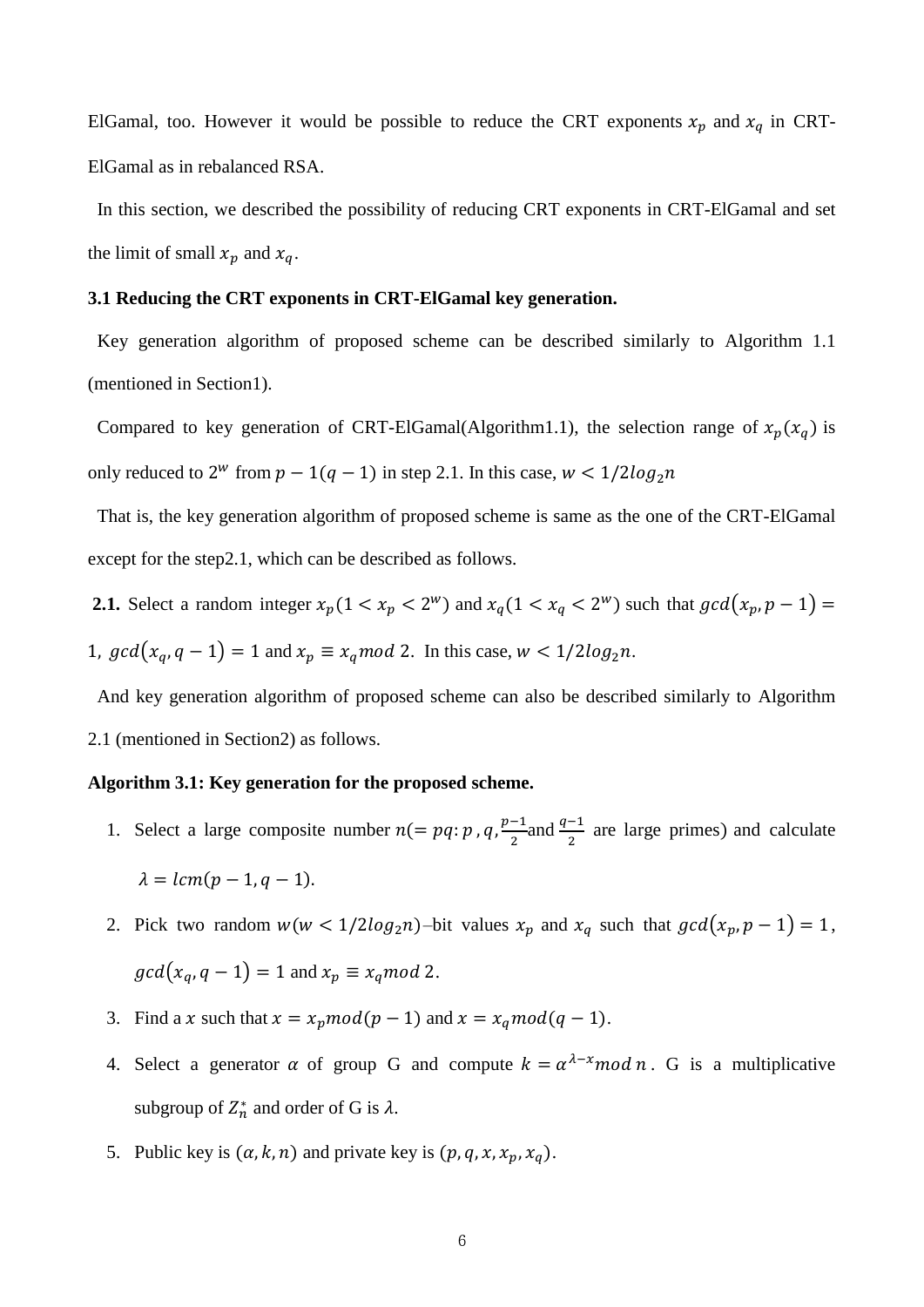Compared to the key generation of rebalanced RSA(Algorithm2.1), only step4 and 5 are different in Algorithm3.1.

Unlike rebalanced RSA, in proposed scheme, modular inverse of private key (i.e.  $x^{-1}$  mod  $\lambda$ ) is not published and instead, generator  $\alpha$  of group G and  $k (= \alpha^x mod n)$  are published.

### **3.2 Security.**

Rebalanced RSA is a kind of RSA, and so all attacks to RSA can also be applied to this scheme.

However, among them, only the small CRT exponent attacks have been considered in security analysis because other attacks except for small CRT exponent attacks are not effective to rebalanced RSA.

Similarly, we considered only the small CRT exponents attacks to CRT–ElGamal in the security analysis of proposed scheme.

The following proposition shows the discussion of the lowest limit of  $w$  for the security from the small CRT exponent attacks in proposed scheme.

**Proposition 1:** Let  $n = pq$  where  $p, q, \frac{p}{q}$  $\frac{-1}{2}$  and  $\frac{q-1}{2}$  are primes. If there is a polynomial time algorithm to find the private key  $(x, x_p, x_q, p, q)$  from the public key  $(a, k, n)$  in proposed scheme when  $log_2 x_p \approx log_2 x_q \leq w$  for the proper integer  $w \leq \frac{1}{2}$  $\frac{1}{2}$ *log*<sub>2</sub>*n*), then it is possible to find the private key  $(d, d_p, d_q, p, q)$  from the public key $(n, e)$  in rebalanced RSA with full exponent  $e$ (i.e.  $log_n e \approx 1$ ) when  $log_2 d_p \approx log_2 d_q \leq w$ .

Proof. In rebalanced RSA,  $log_n e \approx 1$  is usually satisfied[4] for e such that  $ed \equiv 1 \mod \lambda$  and similarly,  $log_n e' \approx 1$  is satisfied for e' such that  $xe' \equiv 1 \mod \lambda$  (i.e.  $k^{e'} \mod n = \alpha$ ) in proposed scheme. From the assumption, there exists a polynomial time algorithm (noted as Algorithm A after this time) that finds private key  $(x, x_p, x_q, p, q)$  from public key  $(\alpha, k, n)$  in proposed scheme.

Hence, by using Algorithm A, it is possible to propose the attack algorithm (noted as Algorithm B after this time) as follows that breaks the rebalanced RSA which has the public key  $(n, e)$  satisfying  $log_n e \approx 1, log_2 d_p \approx log_2 d_q \leq w.$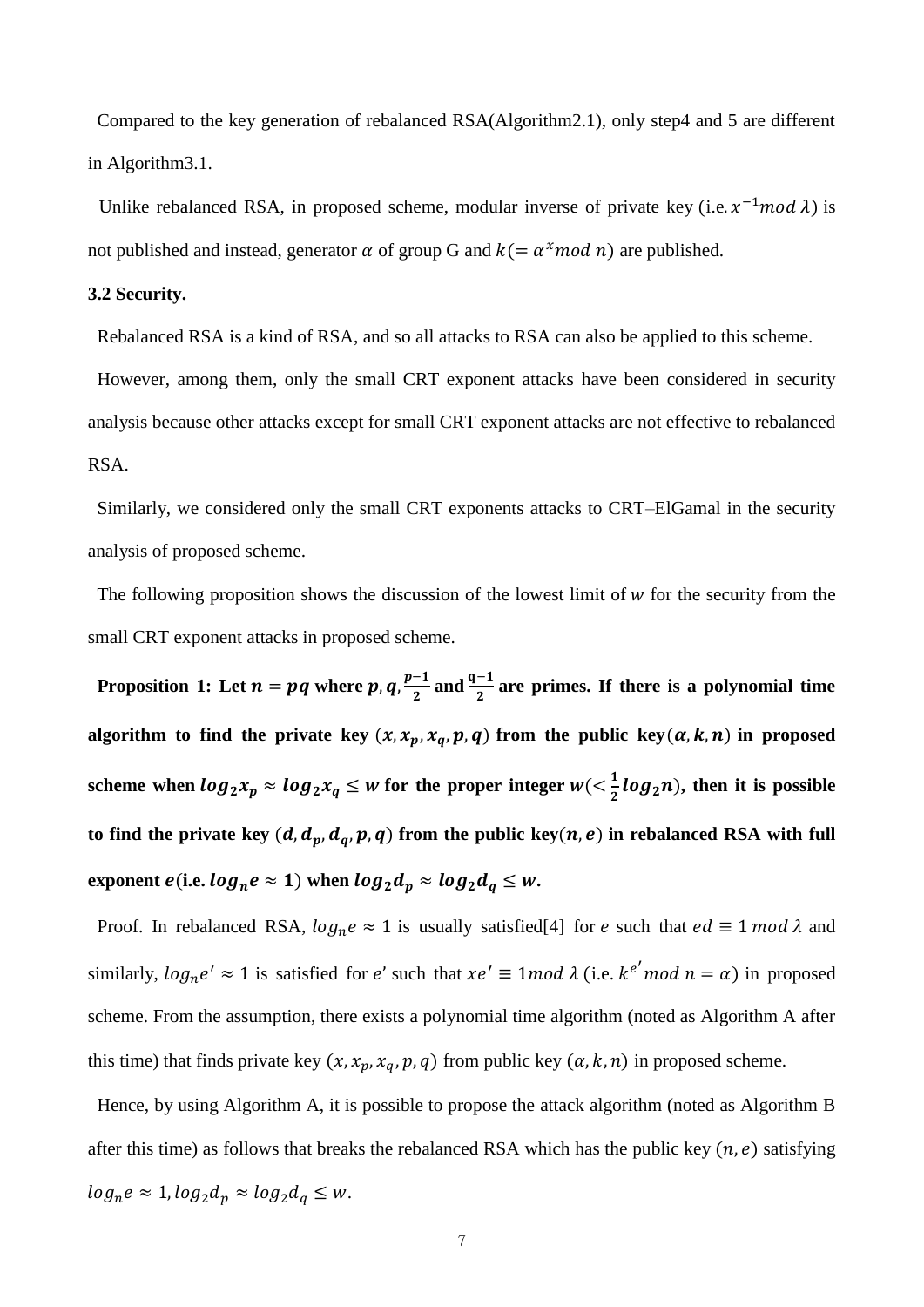#### **Algorithm B: Attack algorithm to rebalanced RSA that uses Algorithm2.1.**

Input: Public key  $(n, e)$  of rebalanced RSA such that  $\frac{p-1}{2}, \frac{q}{2}$  $\frac{1}{2}$  are primes and  $log_n e \approx 1$ . Output: Private key  $(d, d_p, d_q, p, q)$ 

1. Select a generator m of G with order  $\lambda$ , which is a multiplicative subgroup of  $Z_n^*$ , and calculate  $c (= m<sup>e</sup> mod n)$ . In this case, c also becomes a generator of G, because  $gcd(e, \lambda) = 1$  in rebalanced RSA.

2. Search the private key  $(x, x_p, x_q, p, q)$  in polynomial time by using Algorithm A after setting  $\alpha = c, k = m$  . In this case,  $m = c^d$ 1),  $\log_2 d_p \approx \log_2 d_q \leq w$  is satisfied by the assumption and so, it is possible to find private key  $(d, d_p, d_q, p, q)$  in polynomial time.

Of course, unlike proposed scheme, the generator of group G is unknown in rebalanced RSA and so, it seems difficult to select  $m$  as a generator in step1 of Algorithm B. However, attacker can select the generator without difficulty by selecting a random element  $m \in \mathbb{Z}_n^*$  in step1, because many element of  $Z_n^*$  can become the generator of group G.

From the property of Euler function, the probability that random element  $m \in \mathbb{Z}_n^*$  becomes a generator of G is as follows.

$$
P(m) > \frac{(p_1 - 1)(q_1 - 1)}{(2p_1 + 1)(2q_1 + 1)} = \frac{p_1q_1 - (p_1 + q_1) + 1}{4p_1q_1 + 2(p_1 + q_1) + 1} \approx \frac{1}{4}
$$
(3-1)

Hence, attacker can find private key  $(d, d_p, d_q, p, q)$  by repeating Algorithm B about 4 times selecting  $m$  randomly in step1 and as a result, rebalanced RSA is broken in polynomial time. (end of proof.)

However, the efficient polynomial time attacks to rebalanced RSA have not been proposed till now, even though  $p$ ,  $q, \frac{p}{q}$  $\frac{1}{2}$  and  $\frac{q-1}{2}$  are primes. Hence, from proposition1, it is known that the proposed scheme is secure from the small CRT exponents attacks if  $w$  is set as in rebalanced RSA with full exponent  $e$ .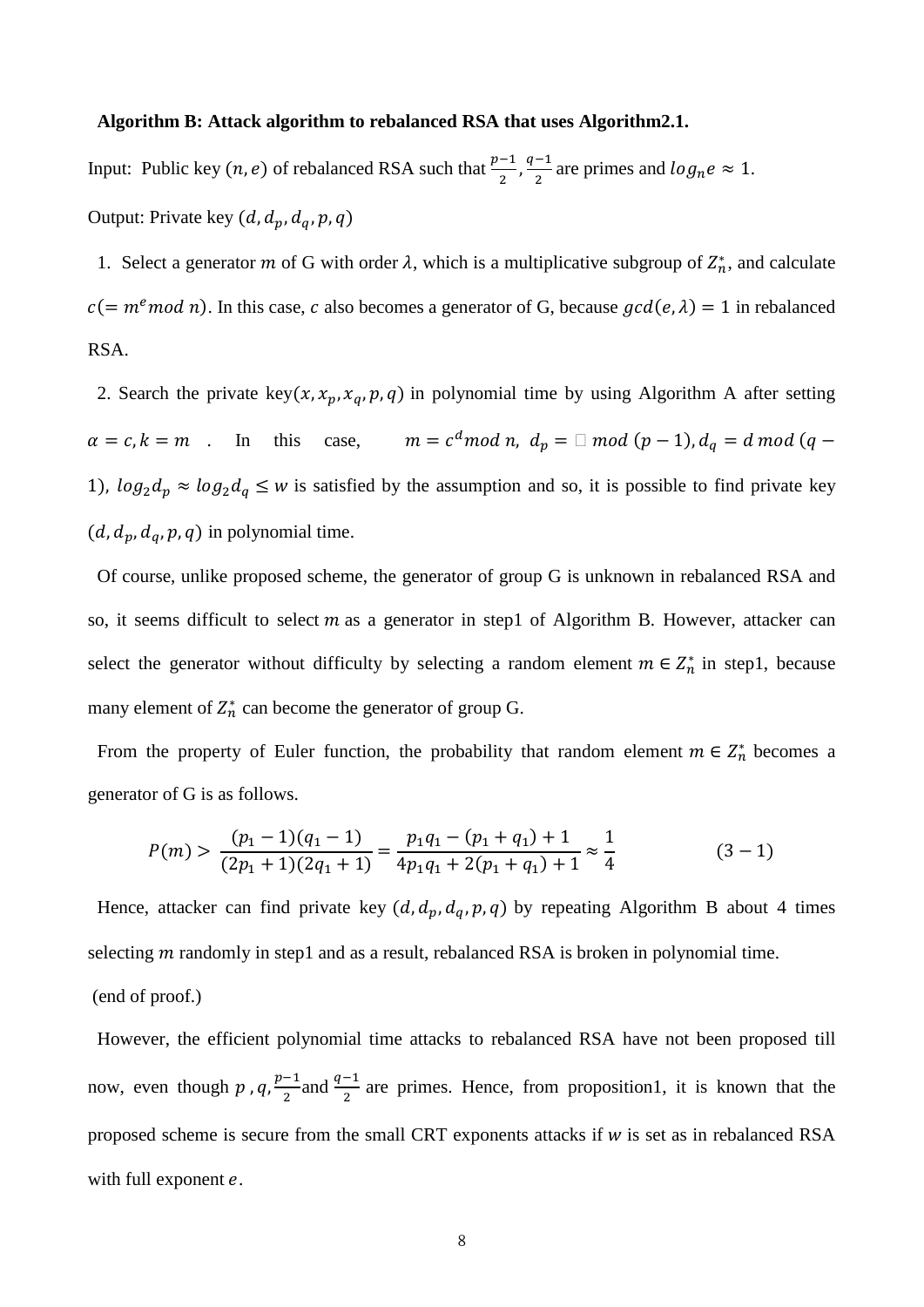In fact, it is not easy to find the  $e' = x^{-1} \mod \lambda$  such that  $k^{e'} \mod n = \alpha$ , from the public key  $(\alpha, k, n)$  in proposed scheme, because  $\log_n e' \approx 1$  is usually satisfied and so, finding e' from  $(\alpha, k, n)$  becomes a discrete logarithm problem in  $Z_n^*$ . For the composite number  $pq$ : p and q are primes), discrete logarithm problem in  $Z_n^*$  is known to be not easier than factoring problem  $[15][16][17]$ . Hence, it is not possible for the attacker to obtain e' and attack2 and 3 mentioned in section2 cannot be applied to proposed scheme. However, this does not mean that the proposed scheme is more secure than rebalanced RSA with full exponent  $e$ , because attack1 mentioned in section2 can be still applied to the proposed scheme and furthermore, attack1 is more advantageous[7][8][9] than attack2 and 3 in rebalanced RSA, if  $log_n e \approx 1$ .

The practical attack to the proposed scheme can be described as follows.

### **Attacks to proposed scheme (small private CRT exponent attacks)**

When  $h = k^{-1} \mod n$ ,  $h_p = h \mod p = \alpha^x$ 

Therefore,

$$
h - h_p = h - \alpha^{x_p} \mod p = jp, \gcd(h - \alpha^{x_p} \mod p, pq) = p.
$$

From here, attack to rebalanced ElGamal is finalized as finding  $i$  that satisfy

$$
gcd(h-\alpha^i mod n, n) \neq 1.
$$

for all available  $i$  because CRT exponents are small.

Thus, attack 1 to rebalanced RSA is straightly applicable to rebalanced ElGamal.

Referring to [4][7][14], the following proposition is obtained.

**Proposition 2:** let  $n = p q$  ( $p$  and  $q$  are strong primes),  $\lambda = lcm(p-1, q-1)$ ,  $x(0 < x <$ *n*) be a random integer and  $x_p = x \mod (p-1)$ ,  $x_q = x \mod (q-1)$ ,  $x_p < x_q$ .

Further, let w be the smallest integer such that  $x_n \leq 2^w$ . The modulus *n* can be factored in time  $(x_n^{1/2} \log^2(n))$ , provided that  $x_p \neq x_q \pmod{2^{\lfloor w/2 \rfloor}}$ , by using generator  $\alpha$  of subgroup of  $\mathbf{Z}_n^*$  with order  $\lambda$  and  $\mathbf{z} = \boldsymbol{\alpha}^x$ 

(Proof) : As explained in detail in reference [4][7][14], and so skipped here. (end of Proof).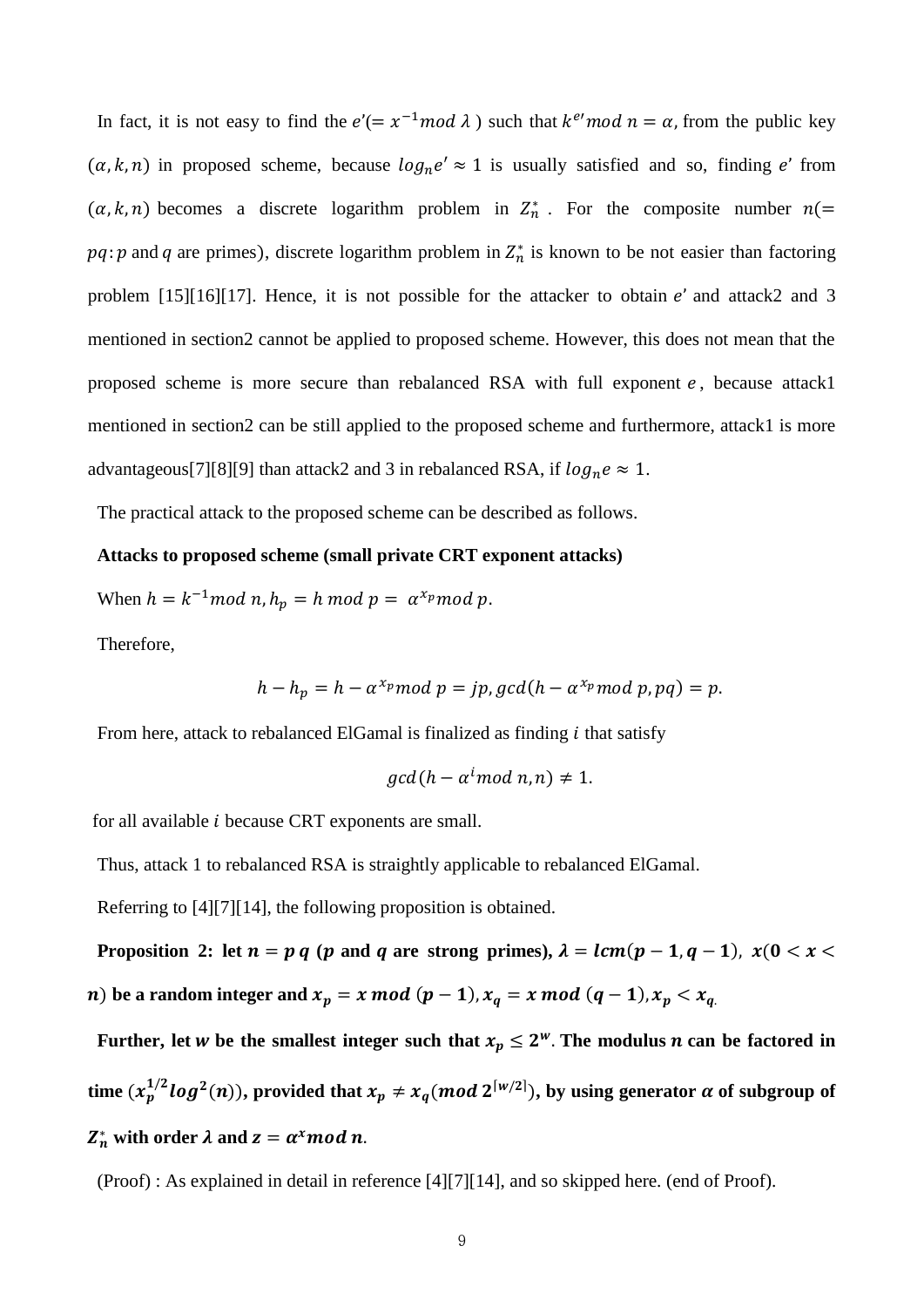Judging with  $O(x_p^{1/2} \log^2(n))$ , CRT-exponents  $x_p$  and  $x_q$  should be at least 160 bits long for 1024–bit modulus and at least 264–bit modulus for 2048–bit modulus in order for this attack to match the current estimated complexity of factoring the modulus for those sizes[4][7][14].

Compared to CRT–RSA, in rebalanced RSA, encryption and decryption are not changed and only the selection range of CRT exponents is reduced. Similarly, compared to CRT–ElGamal, encryption and decryption are not changed and only the selection range of CRT exponents is reduced in proposed scheme. Referring [2], the semantic security of CRT–ElGamal depends on the DDH (Decision Diffie–Hellman) assumption in the group G which is multiplicative subgroup of  $Z_n^*(n)$  $pq$  and  $p$ ,  $q$ ,  $\frac{p}{q}$  $\frac{-1}{2}$ ,  $\frac{q}{2}$  $\frac{1}{2}$  are primes) and the best known attacks for DDH is discrete logarithm attacks in cyclic subgroup of  $Z_n^*$ . If CRT exponents is reduced in CRT–ElGamal(i.e. in proposed scheme), the best known attacks for DDH is the small CRT exponents attacks. Hence, if CRT exponents are reduced reasonably considering Proposition1 and 2, DH and DDH assumption would be satisfied in the proposed scheme, too. However, it is still an open problem whether there is any new efficient attack to break the DH and DDH assumption in the proposed scheme.

### **3.3 Efficiency.**

The encryption and decryption time comparisons of RSA, CRT–RSA, rebalanced RSA, ElGamal, CRT-ElGamal and proposed scheme are summarized in Table 1.(The comparisons were done in the similar way to reference [11].)

We used pre–calculated table that contains the main exponentiations of generator and public key and selected the random exponents with Hamming weight 99 for the 2048–bit modulus in the encryption of proposed scheme of table 1. Of course,  $C_{2048}^{99} \ge 2^{567}$  is satisfied and so, referring to [5], the random exponents that have the lower hamming weight than 99 can be used in encryption.

However, even though encryption speed is increased by using the exponents which have the lower hamming weight than 99, the total processing speed is not increased for the reason of slow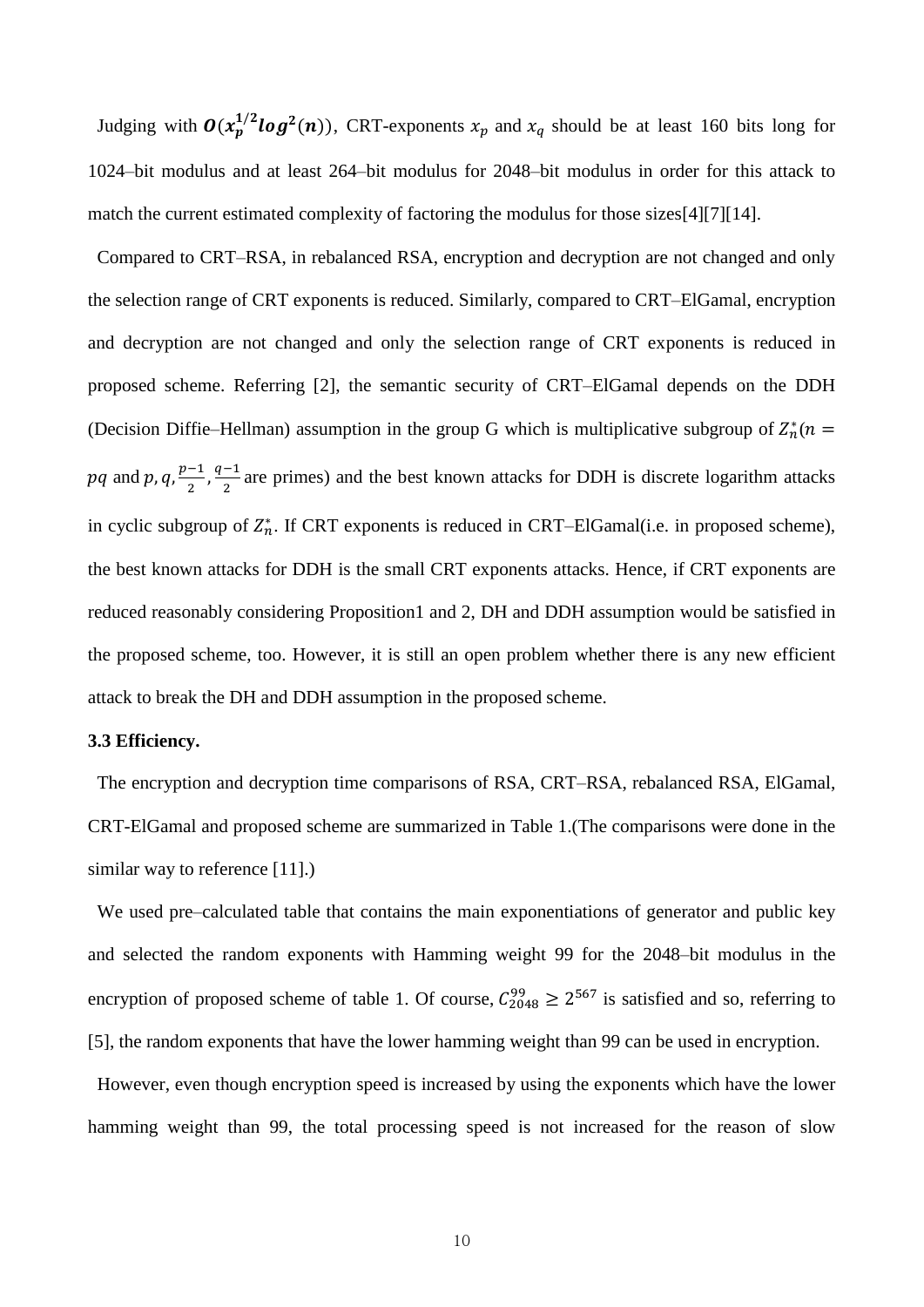decryption. Hence, we set the Hamming weight as large as possible (i.e. 99) to maximize the security of encrypted message balancing encryption speed and decryption speed.

|                                                                | RSA-Basic                              | <b>CRT-RSA</b>                                | Rebalanced RSA                                          | ElGamal                                  | CRT-ElGamal                                      | Our scheme                                           |
|----------------------------------------------------------------|----------------------------------------|-----------------------------------------------|---------------------------------------------------------|------------------------------------------|--------------------------------------------------|------------------------------------------------------|
| Public Exponent                                                | $2^{16}+1$                             | $\sqrt{2^{16}+1}$                             | $2048$ bits                                             | $2048$ bits                              | $2048$ bits                                      | $2048$ bits                                          |
| (Hamming Weight)                                               | (2)                                    | (2)                                           | (1024)                                                  | (99)                                     | (99)                                             | (99)                                                 |
| Num of Multiplication in<br>Encryption                         | $16+1=17$                              | $16+1=17$                                     | $2048 \times 1.5 = 3072$                                | $99 \times 2 + 1 =$<br>199               | $99 \times 2 + 1 = 199$                          | $99 \times 2 + 1 =$<br>199                           |
| Unit Time for Encryption                                       | 0.0056                                 | 0.0056                                        |                                                         | 0.0648                                   | 0.0648                                           | 0.0648                                               |
| Secret Exponent                                                | $2048$ bits                            | $2048$ bits                                   | $2048$ bits                                             | $2048$ bits                              | 2048bits                                         | $2048$ bits                                          |
| <b>CRT</b> Exponent                                            |                                        | $1024 \text{ bits}$                           | 264 bits                                                |                                          | $1024$ bits                                      | 264 bits                                             |
| Num of Multiplication in<br>Decryption<br>(Modular Size)       | $2048 \times 1.5$<br>$=3072$<br>(2048) | $2\times1024\times1.5$<br>$+2=3074$<br>(1024) | $2 \times 264 \times 1.5 + 2$<br>$\equiv$ 794<br>(1024) | $2048 \times 1.5$<br>$+1=3073$<br>(2048) | $2\times(1024\times1.5$<br>$+1+2=3076$<br>(1024) | $2 \times (264 \times 1.5 +$<br>$1)+2=796$<br>(1024) |
| Unit Time for Decryption                                       |                                        | 0.25                                          | 0.0648                                                  |                                          | 0.25                                             | 0.0648                                               |
| <b>Total Processing Time</b><br>Max(Encryption,<br>Decryption) |                                        | 0.25                                          |                                                         |                                          | 0.25                                             | 0.0648                                               |

[Table1. Encryption and decryption time comparison.]

As shown in Table1, proposed scheme is more advantageous than other systems as both encryption and decryption are fast. The total processing speed of proposed scheme is 15.43times faster than rebalanced RSA and is 3.85 times faster than CRT–RSA.

#### **4. Conclusion**

In this paper, we did not suggest the any new encryption protocols. We only described the possibility of reducing CRT exponents in CRT-ElGamal that had been suggested in previous works[2][15][16][17][18]. That is, encryption and decryption protocol of proposed scheme is the same as CRT–ElGamal. Hence, we discussed the security about the small CRT exponent attacks and described that DH and DDH assumption are not broken in proposed scheme.

Comparing to CRT–RSA, proposed scheme is almost 3.85 times faster (for the 2048 bit modulus) in total encryption processing but message expansion by a factor of 2 still remains disadvantageous. In fact, as shown in Table1, the total processing speed of CRT–ElGamal is the same as the one of CRT–RSA, but there exists a message expansion by factor of 2 compared to CRT–RSA and so, CRT–ElGamal is of no practical use compared to CRT–RSA.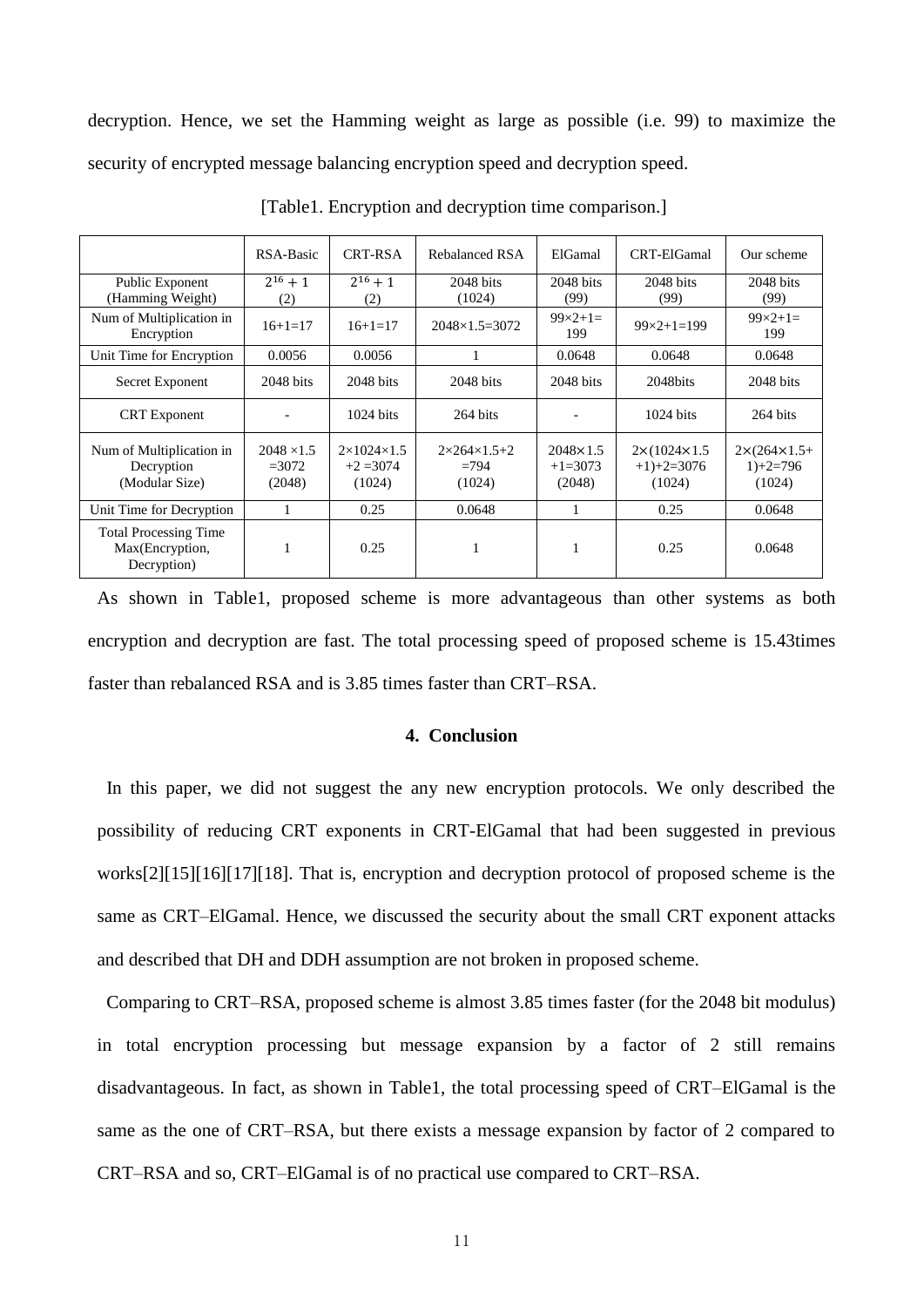However, in the case of reducing the CRT exponents, CRT–ElGamal is more advantageous than CRT–RSA in total processing speed, because encryption is not affected by reducing CRT exponents unlike CRT–RSA. By using such an advantage of CRT–ElGamal, we have proposed the fast public cryptosystem in this paper.

#### **Reference**

[1] T.ElGamal, A public key cryptosystem and signature scheme based on discrete logarithms, IEEE Transactions on Information Theory 31(1985) 469-472.

[2] D.Boneh, The decision Diffie–Hellman problem, ANTSIII, Springer LNCS 1423(1998) 48–63

[3] R.L. Rivest, A. Shamir, L. Adleman , A method for obtaining digital signatures and public – key cryptosystems, Communications of ACM 21(2)( 1978) 120-126.

[4] D.Boneh , H.Shacham., Fast variants of RSA, CryptoBytes (The Technical Newsletter of RSA Laboratories)5(1) (2002) 1–9.

[5] A.Menezes , P.van Orschot , and S. Vanstone, Handbook of Applied Cryptography,CRC Press, 1996, pp.103-113.

[6] J.J.Quisquater , C.Couvreur, Fast Decipherment Algorithm for RSA Public-Key Cryptosystem, IEEE Electronics Letters 18(1982) 905-907.

[7] M.Jason Hinek , Cryptanalysis of RSA and its variants, CRC Press ,2010, pp. 139-155.

[8] E. Jochemsz, A. May, A polynomial time attack on RSA with private CRT-exponents smaller than  $N^{0.073}$ , In A. Menezes, editor, volume 4622 of Lecture Notes in Computer Science, Springer, 2007, pp 395-411.

[9] S.D.Galbraith, C.Heneghan, J.F.McKee, Tunable balancing of RSA, ACISP 3574(2005), 280- 292.

[10] D.Bleichenbacher and A.May, New attacks on RSA with small secret CRT-exponents, In International Workshop on Public Key Cryptography(2006), 1-13.

[11] H.M.Sun, M.E.Wu, An Approach Towards Rebalanced RSA-CRT with Short Public Exponent, Cryptology ePrint Archive, Report 2005/053, 2005. [http://eprint.iacr.org/.](http://eprint.iacr.org/)

12